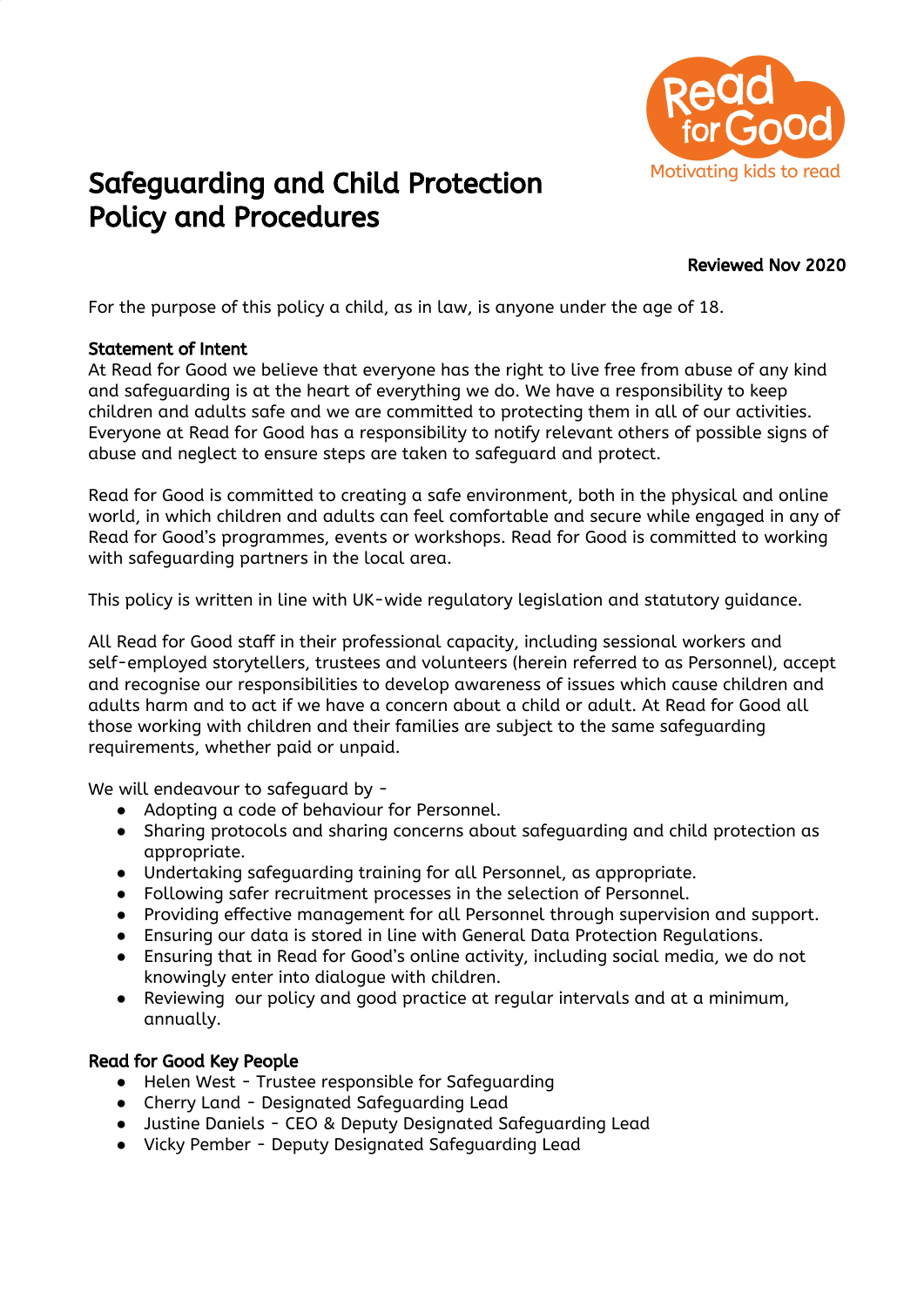# If you have a concern regarding a child or adult, contact the Read for Good Designated Safeguarding Lead or the designated member of staff who is responsible for safeguarding at the hospital or school if applicable.

# 1. Code of Conduct

Personnel should, at all times, show respect and understanding for an individual's rights, safety and welfare, and conduct themselves in a way that reflects the ethos and principles of Read for Good, both in the physical and online world.

Under no circumstances should Personnel share personal details with children and/or their families and under no circumstances should Personnel take photographs of children using their own devices, or befriend children and/or their families on social media.

## Guidelines for all Read for Good Personnel:

## **Attitudes**

Personnel should be committed to -

- Treating children and adults with respect and dignity.
- Always listening to what a child is saying.
- Valuing each child and adult.
- Recognising the unique contribution each individual can make.
- Encouraging and praising each child.
- Challenging any form of bullying whether physical, emotional or digital.

## Role Model

Personnel should be committed to -

- Providing an example, which we would wish others to follow and that reflects Read for Good's values.
- Never using any materials associated with drugs or alcohol.
- Using appropriate language with children and challenging any inappropriate language used by a child or an adult working with children. This includes not using language that could be misconstrued.
- Respecting a child's right to privacy.

## One To One Contact

Personnel should be committed to -

- Avoiding being alone with children, away from others.
- In the event of being left alone with an individual child, making every effort to keep this meeting as open as possible: inform another professional, and where possible, keep doors or cubicle curtains open (this may not be possible in cases of isolation due to infection risks).
- Be mindful at all times of the child's vulnerability, and also your own.

## Physical Contact

Personnel should:

- Never initiate physical contact of any description with a child, other than a high five or fist bump. Respond to physical contact initiated by the child sensitively and engage appropriately, for example, if a child raises their arms for a hug this should not be rejected but kept as brief as possible and ideally turned into a side hug.
- Never engage in any type of game that is sexually provocative or rough physically, including horseplay.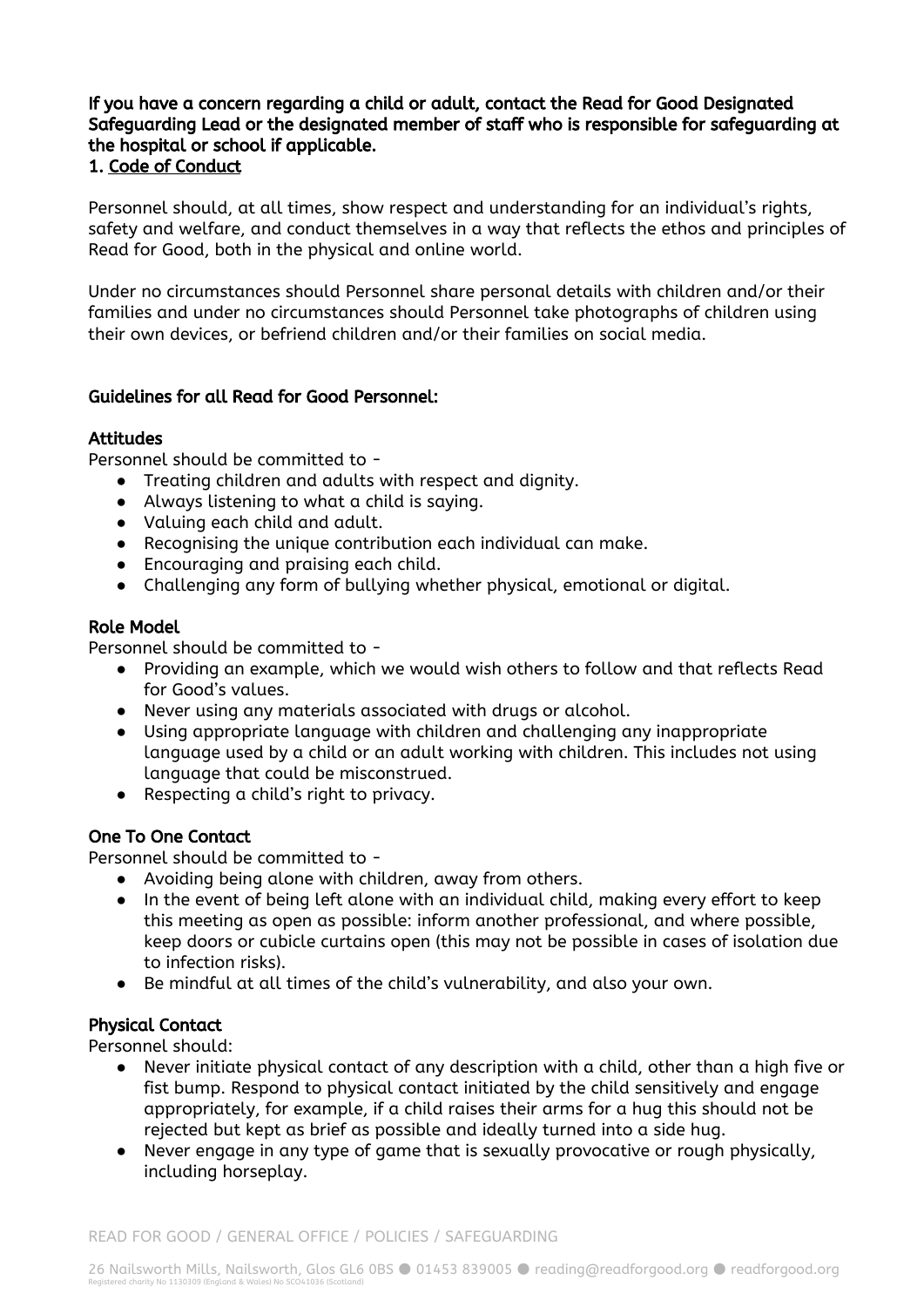● Never do things of a personal nature for a child that they can do for themselves. If such an incident arises, for example, where a child has limited mobility and needs assistance with personal care, Read for Good staff should seek a member of school or hospital staff or parent or carer to deal with such an incident.

#### General

Personnel should be committed to -

- Being aware that someone might misinterpret our actions or words no matter how well intentioned.
- Never drawing any conclusions about others without checking the facts.
- Never allowing ourselves to be drawn into inappropriate attention-seeking situations such as tantrums or crushes. If you have a concern a child is developing a crush on you, discuss this with the Designated Safeguarding Lead.
- Never exaggerating or trivialising child abuse issues or make suggestive remarks or gestures about it to a child, even in fun.
- Applying the above conduct when online.

## Relationships

Personnel who are involved in relationships with other members of staff or volunteers should ensure that their personal relationships do not affect their role within Read for Good or the work of Read for Good.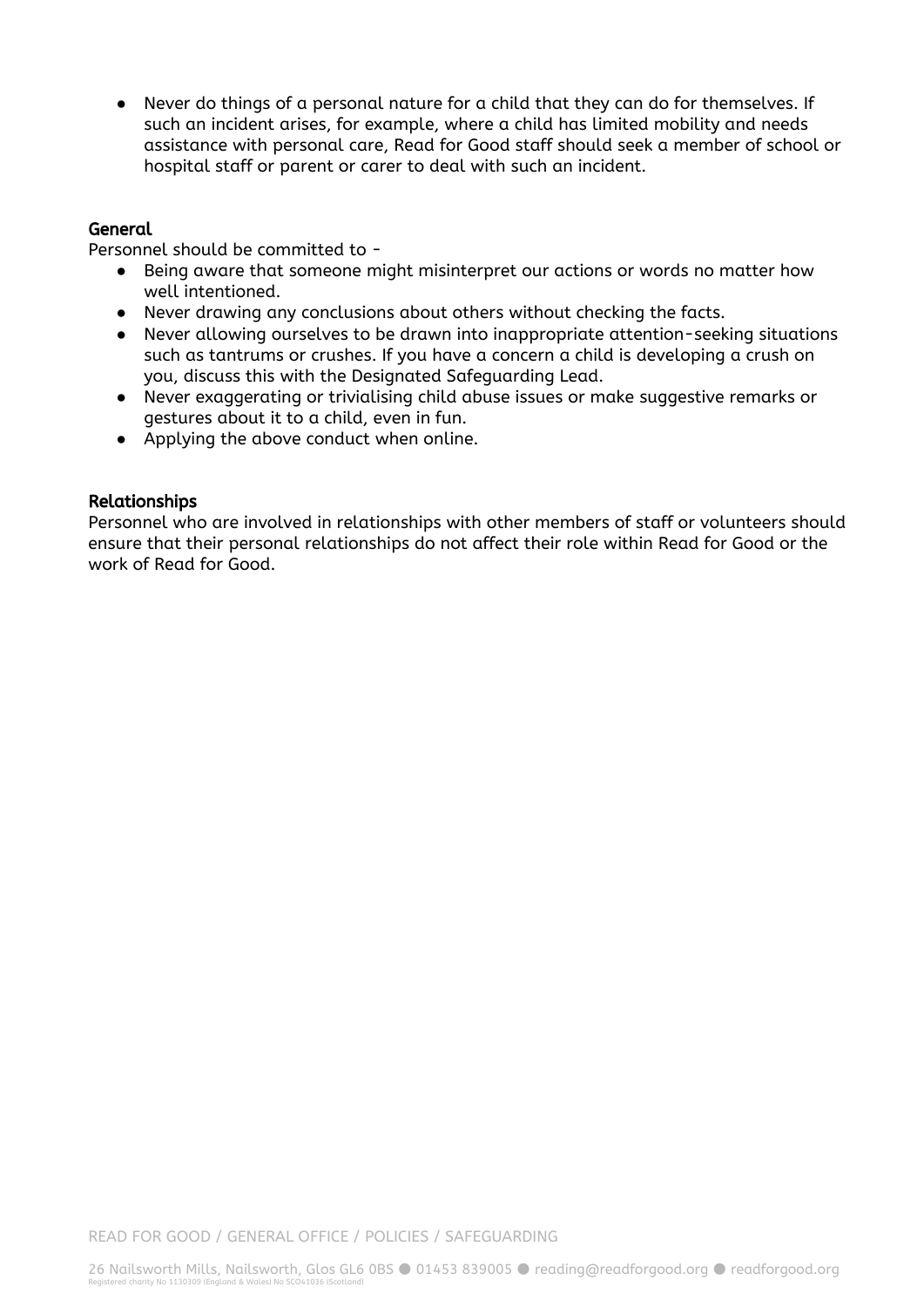# 2. What to do if you have Concerns about a Child



If a child tries to disclose information to you -

- Listen to the child, do not directly question them. Offer the child reassurance that they have done the right thing by telling you and that they are very brave for doing so.
- Take what the child says seriously and accept what they say. It is not your role to investigate or question. Do not overreact.
- Never promise confidentiality as the protection of children will always override confidentiality. In law, child protection takes precedence over data protection and human rights.
- Explain what you have to do and whom you have to tell.
- Record the discussion accurately, as soon as possible after the event. Use the child's exact words or explanations, even if this includes swear words or explicit descriptions of possible sexual abuse – do not translate into your own words, in case you have misconstrued what the child was trying to say. As well as your written record, keep any actual notes you jotted straight after the disclosure, however scrappy.

## Reporting Allegations OR Concerns of Abuse

Any concerns or disclosures must be reported immediately to the Designated Safeguarding Lead at Read for Good and the designated member of staff who is responsible for safeguarding at the hospital or school, or the senior member of staff on the ward, if applicable, who will then decide what further action is required.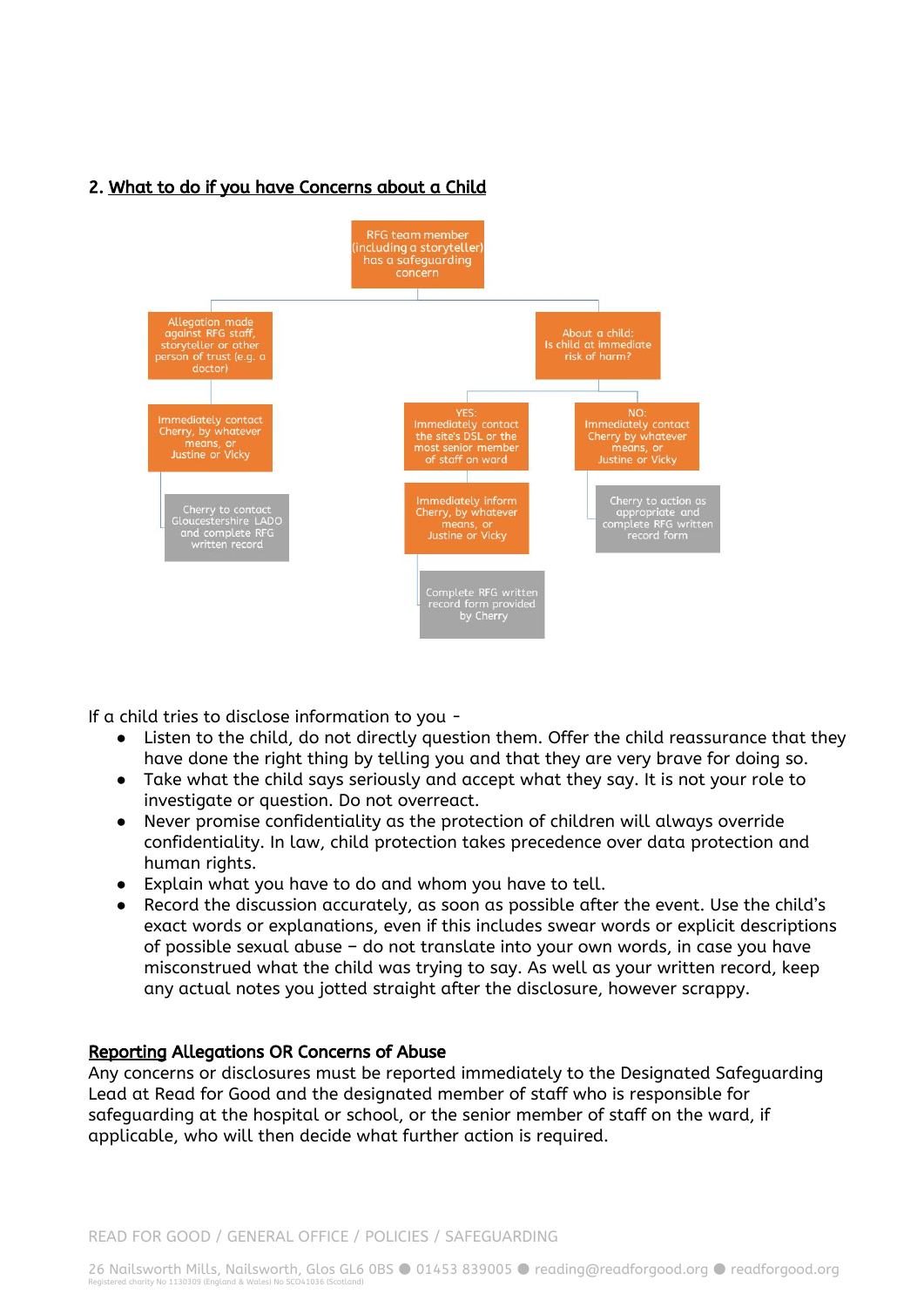## Recording Allegations OR Concerns of Abuse

In any case where an allegation is made, or a member of staff has concerns, a record must be made within 24 hours. Details must include, as far as practical:

- Name of person making allegation
- Date and time of concern or disclosure and date recorded
- Details of the allegation/concern
- Where the concern or disclosure took place
- Name of child if they are not the person raising the concern
- Age and date of birth of the child (if known)
- Home address and name/s and address of parent/s or person/s with parental responsibility (if known)
- Is the person making the report expressing their own concerns, or passing on those of somebody else? If so, record details
- What has prompted the concerns? Include dates and times of any specific incidents
- Has the child been spoken to? If so, what was said?
- Who has this been passed on to, and record any action you know, or have been told, has taken place e.g. hospital, play department, hospital school, designated officer, children's social care etc

## Record Keeping and Confidentiality

All records, information and confidential notes will be kept in separate files in a locked drawer or filing cabinet. Only the Designated Leads will have access to these files.

- Records of concerns regarding adults (with any child details redacted) will be kept for 21 years
- Records of concerns with personal details of children will be retained for 7 years. As stated above, all information will be stored in line with General Data Protection Regulations.
- After which time all documents will be confidentially destroyed.

#### **Escalation**

Any member of Personnel has the responsibility to escalate a safeguarding concern if they feel it has not been dealt with appropriately or ask for follow-up after reporting a concern.

If any member of Personnel is concerned that the Designated Safeguarding Lead has not responded as they should and they are concerned a child remains at risk it is your responsibility to take action by then speaking to the trustee with responsibility for safeguarding. If the trustee's response leaves you concerned that a child still remains at risk then it is your duty to escalate your concerns using the local escalation process which will be set out on the local safeguarding children partnership website (local to the child's normal place of residence).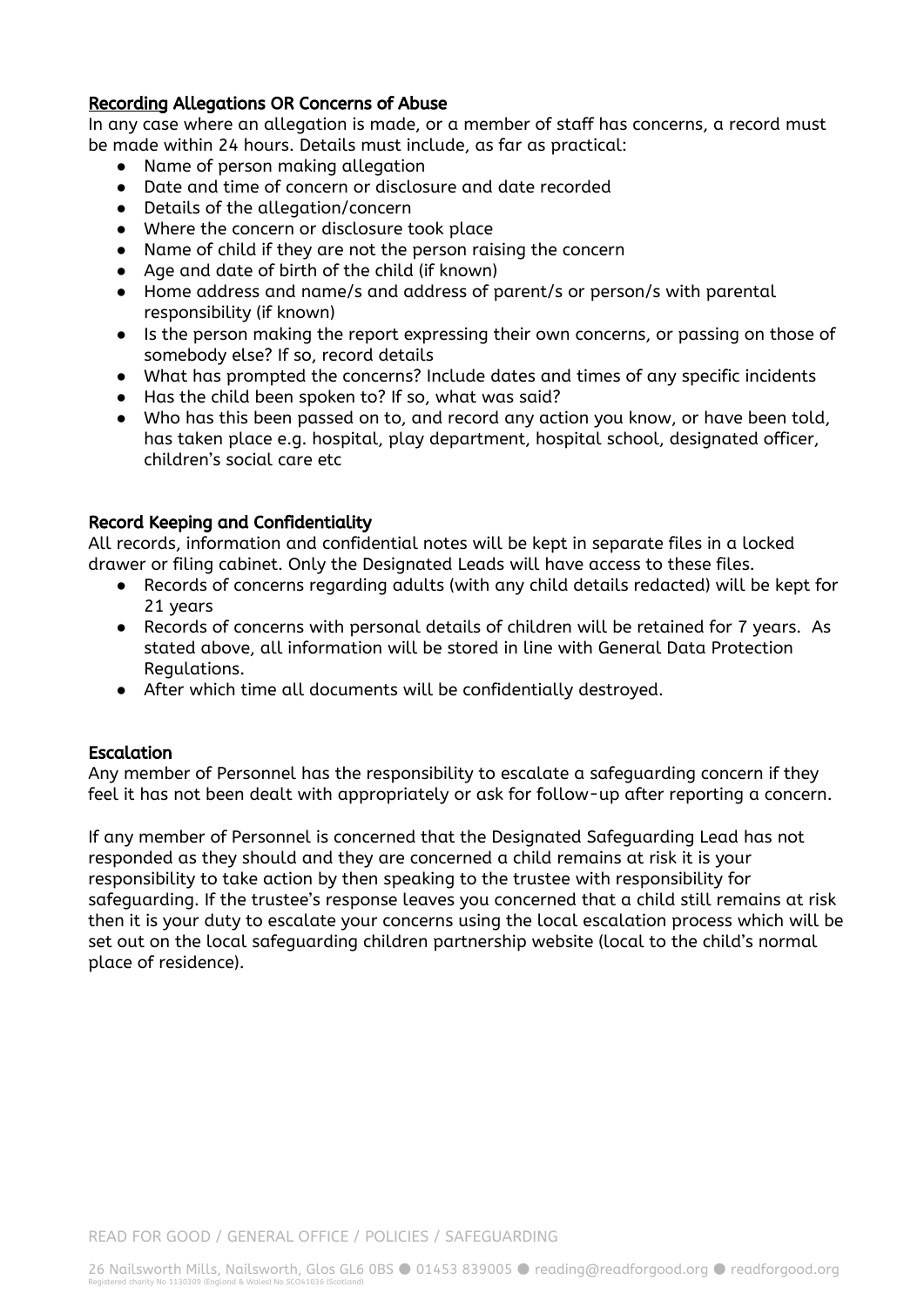# 3. Managing Allegations of Abuse against Read for Good Personnel

If you receive an allegation about yourself or a concern about your behaviour -

- Keep calm. Do not get involved in an argument, which is likely to make the situation worse.
- Immediately inform the Read for Good Designated Safeguarding Lead and, if within a school or hospital setting, the safeguarding lead on site.
- Complete a written record of your perspective of the situation, including any relevant background information.
- Ensure that no one is placed in a position that could cause further compromise.

If you have a safeguarding concern about another member of Read for Good Personnel inform the Designated Safeguarding Lead, who will then follow local multi-agency arrangements for managing allegations. In some cases the concern may meet the threshold for referral to the Local Authority Designated Officer (LADO).

If you have a safeguarding concern about a member of staff in the setting in which you are working, inform the Read for Good Designated Safeguarding Lead who will then take responsibility for sharing the information with the relevant individuals at the setting.

# 4. Sharing Information about Safeguarding with Children and Personnel

Good communication is essential in any organisation. At Read for Good, every effort will be made to ensure that, should individuals have concerns, they will be listened to and taken seriously.

It is the responsibility of the management to ensure that information is available to, and exchanged between, all those involved in this organisation and its activities. Some information is sensitive and confidential and should only be shared on a strictly need-to-know basis and not discussed with any other individual or party. Local inter-agency information sharing protocols will be followed by Read for Good.

Read for Good will ensure all Personnel are aware of their safeguarding responsibilities, have a working knowledge of Read for Good's procedures and are issued with an up to date copy of this Safeguarding policy each time it is reviewed.

In addition -

- Safeguarding is a standing agenda item at both our annual Storytelling Conference and quarterly Trustee Board meetings.
- We will make available a copy of our Safeguarding Policy to any other appropriate body.
- Designated Safeguarding Lead will maintain current up to date knowledge and best practice awareness through alerts, such as NSPCC/Safe Network's CASPAR and Gloucestershire Safeguarding Children Executive (GSCE)'s website alerts.

## **Training**

● The Trustee with a specific responsibility for Safeguarding, the Designated Lead and Deputy Designated Lead will update their 'Multi-Agency training' every three years.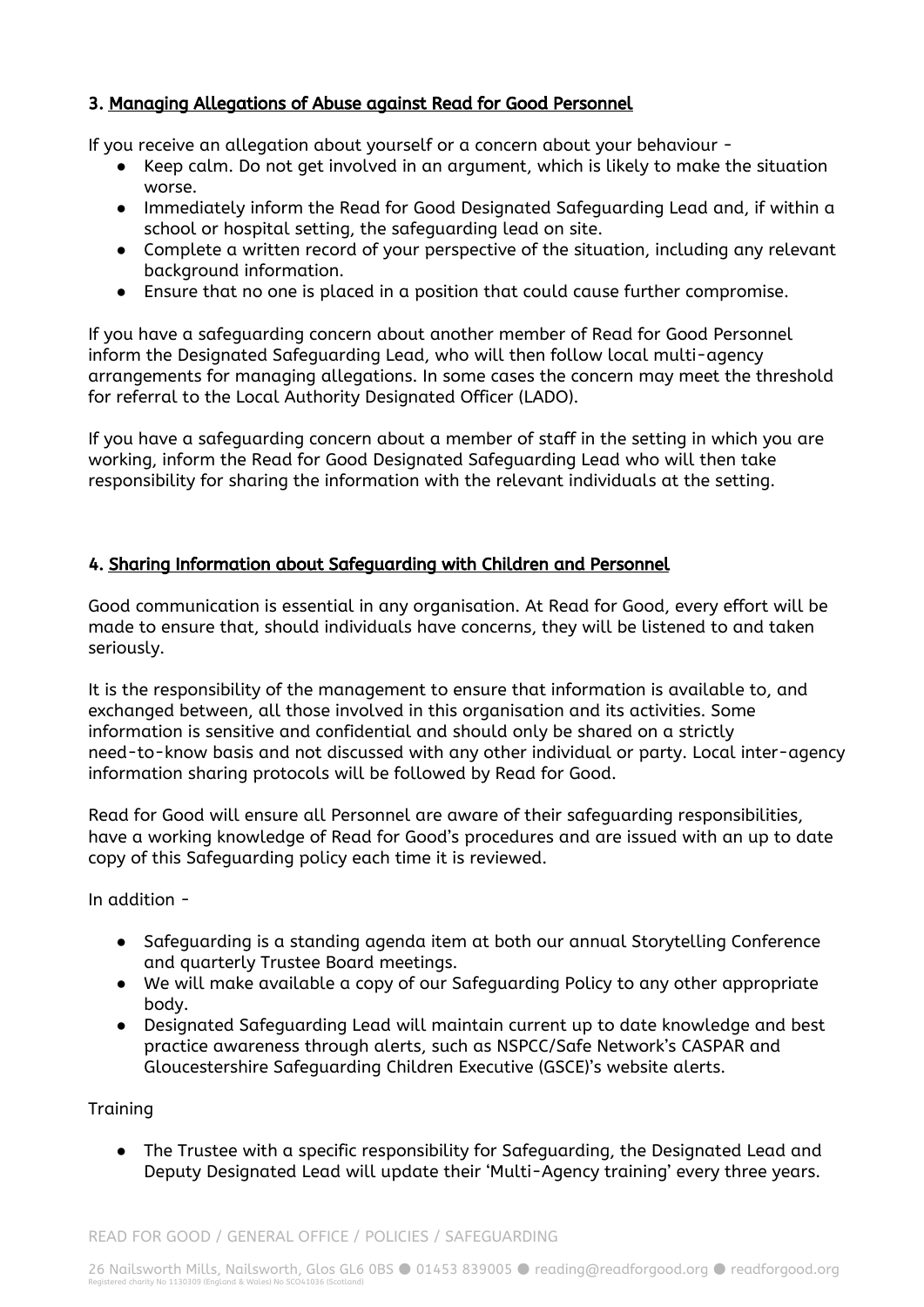- All staff (including storytellers) who work directly with children will attend face to face training every two years, with in-house refresher training annually.
- All other Personnel will undertake online training at least every three years or will attend the tailored Read for Good face-to-face training at least every three years.

#### 5. Risk Assessment and Accident Prevention

Risk assessments are necessary to identify and understand what probable risks may occur to help protect children from any unnecessary harm, and adults from potential allegations and misinterpretation. They need to be carried out regularly throughout a session as well as before and after each activity.

## 6. Using photographs and/or film footage of children for publication including social media

The use of images on websites, social media and in other publications may pose direct and indirect risks to children.

Read for Good seeks to minimise these risks and it is a requirement that all Personnel follow our Use of Images Policy.

#### 7. Online safety

Read for Good is cognisant of the fact that children can be abused both in the physical and online world and is clear that all Personnel must be aware of the possibility of online abuse. No under 16 year old can agree to data processing without parental approval.

The safeguarding of children, both in the physical and online world, is the paramount concern in all of our activities.

#### 8. Complaints and Whistleblowing

Read for Good is committed to the highest possible standards of openness, probity and accountability. In line with that commitment we expect employees, and others that we deal with, who have serious concerns about any aspect of the organisation's work to come forward and voice those concerns.

As a first step, you should normally raise concerns either verbally or in writing with your immediate supervisor or the Designated Safeguarding Lead. This may depend, however, on the seriousness and sensitivity of the issue involved and who is suspected of the malpractice. You may prefer to approach a more senior level of management or trustee.

If your concern relates to the wellbeing of a child you would follow safeguarding procedures.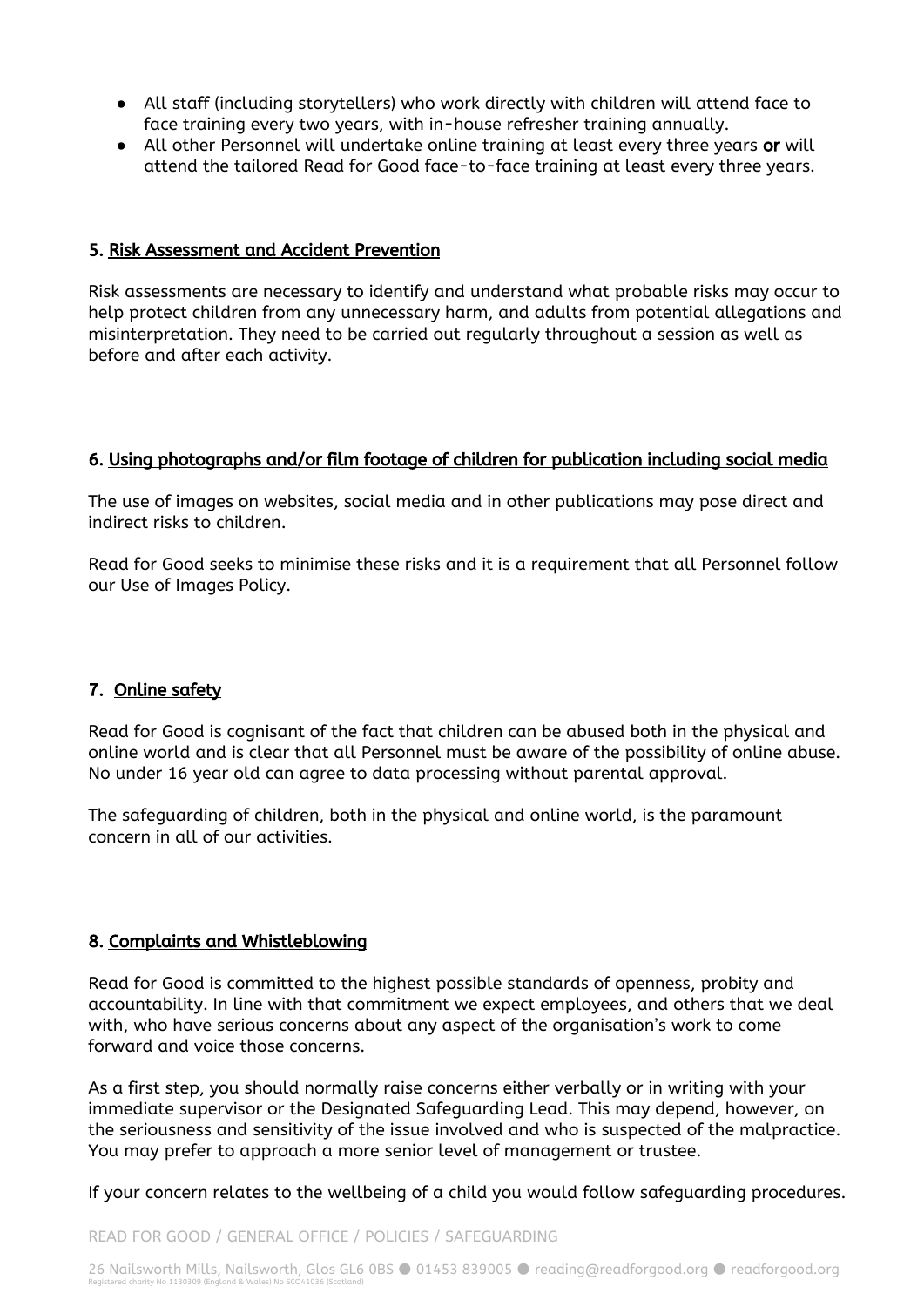#### 9. Safer Recruitment and Retention

#### Procedures for Recruitment and Selection of Personnel

Read for Good operates employment and supervision procedures that ensure highest priority is given to issues relating to safeguarding, including consultation with the Safer Recruitment Consortium. Refer to separate Read for Good Recruitment Policy and Staff Handbook for further detail.

All staff and trustees complete e-learning safeguarding training within three months of starting. All staff and trustees are DBS checked as appropriate.

Any Personnel who has direct contact with children (eg storytellers) complete face to face safeguarding training prior to commencing duties.

All volunteers are given a copy of the Read for Good Safeguarding policy as part of their induction. If appropriate, volunteers are given additional training should their role require it.

> For further guidance contact: Gloucestershire Safeguarding Children's Executive 01452 583629

## Gloucestershire's Children's Service MASH (Multi-agency Safeguarding Hub) 01452 426565 option 1

To report a concern about a professional working with children, call the Gloucestershire LADO (Local Authority Designated Officer) nigel.hatten@gloucestershire.gov.uk 01452 426994

NSPCC Helpline 0808 800 5000 or email help@nspcc.org.uk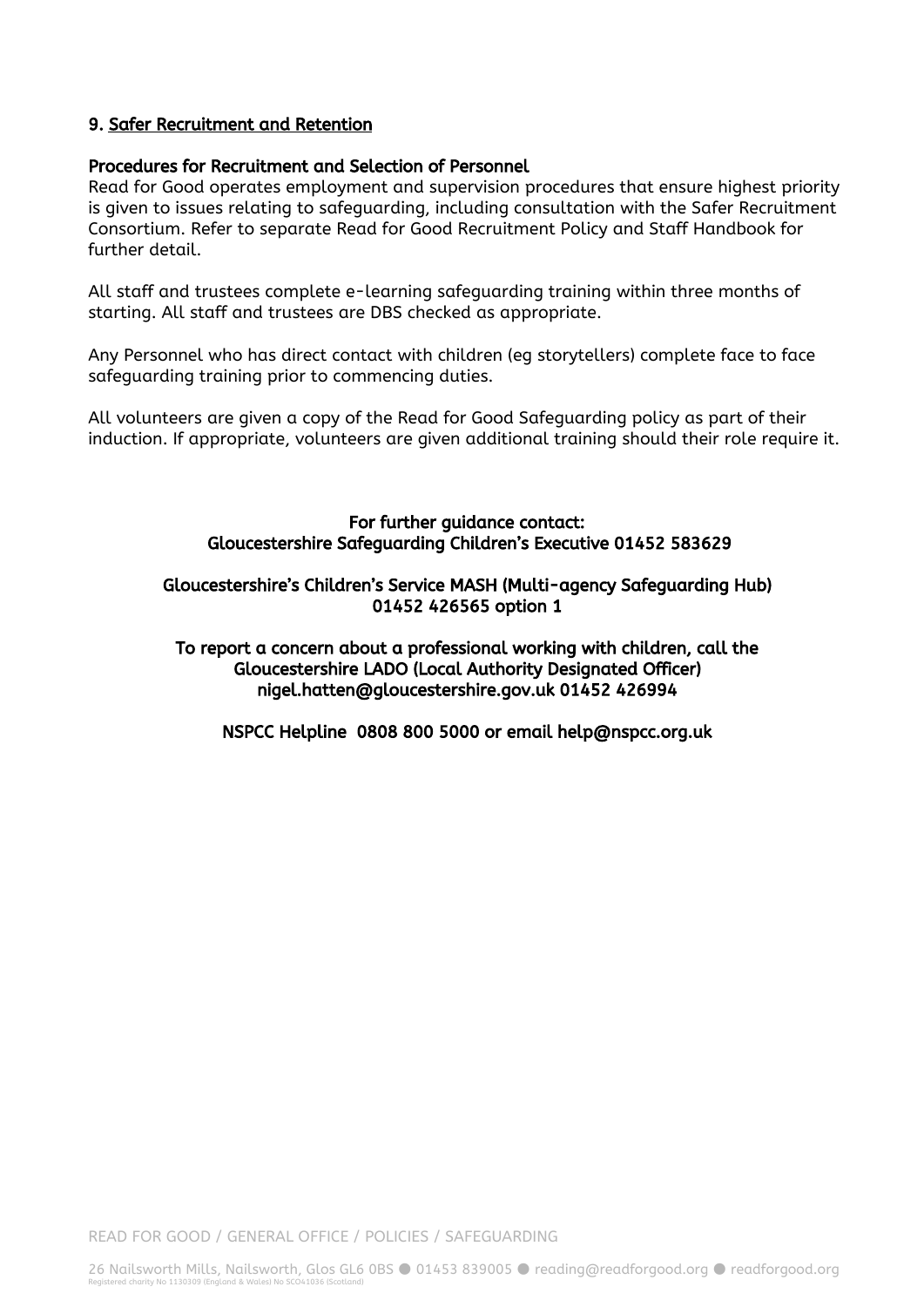## Appendix: The Definitions and Signs of Child Abuse

Abuse and neglect are forms of maltreatment of a child; a child who is disabled, or has special educational needs, or who is a young carer is at particular risk. Somebody may abuse or neglect a child either directly by inflicting harm, or indirectly, by failing to act to prevent harm.

Children may be abused or exploited in a family or in an institutional or community setting; by those known to them; or, more rarely, by others. Abuse can take place wholly online, or technology may be used to facilitate offline abuse. Children may be abused by an adult or adults, or another child or children.

## **Definitions**

Abuse as defined in the UK Government guidance Working Together to Safeguard Children 2018:

#### Physical abuse

A form of abuse which may involve hitting, shaking, throwing, poisoning, burning or scalding, drowning, suffocating or otherwise causing physical harm to a child. Physical harm may also be caused when a parent or carer fabricates the symptoms of, or deliberately induces, illness in a child.

#### Emotional abuse

The persistent emotional maltreatment of a child such as to cause severe and persistent adverse effects on the child's emotional development. It may involve conveying to a child that they are worthless or unloved, inadequate, or valued only insofar as they meet the needs of another person. It may include not giving the child opportunities to express their views, deliberately silencing them or 'making fun' of what they say or how they communicate. It may feature age or developmentally inappropriate expectations being imposed on children. These may include interactions that are beyond a child's developmental capability, as well as overprotection and limitation of exploration and learning, or preventing the child participating in normal social interaction. It may involve seeing or hearing the ill-treatment of another. It may involve serious bullying (including cyber bullying), causing children frequently to feel frightened or in danger, or the exploitation or corruption of children. Some level of emotional abuse is involved in all types of maltreatment of a child, though it may occur alone.

#### Sexual abuse

Involves forcing or enticing a child or young person to take part in sexual activities, not necessarily involving a high level of violence, whether or not the child is aware of what is happening. The activities may involve physical contact, including assault by penetration (for example, rape or oral sex) or non-penetrative acts such as masturbation, kissing, rubbing and touching outside of clothing. They may also include non-contact activities, such as involving children in looking at, or in the production of, sexual images, watching sexual activities, encouraging children to behave in sexually inappropriate ways, or grooming a child in preparation for abuse. Sexual abuse can take place online, and technology can be used to facilitate offline abuse. Sexual abuse is not solely perpetrated by adult males. Women can also commit acts of sexual abuse, as can other children.

#### Child sexual exploitation

Child sexual exploitation is a form of child sexual abuse. It occurs where an individual or group takes advantage of an imbalance of power to coerce, manipulate or deceive a child or young person under the age of 18 into sexual activity (a) in exchange for something the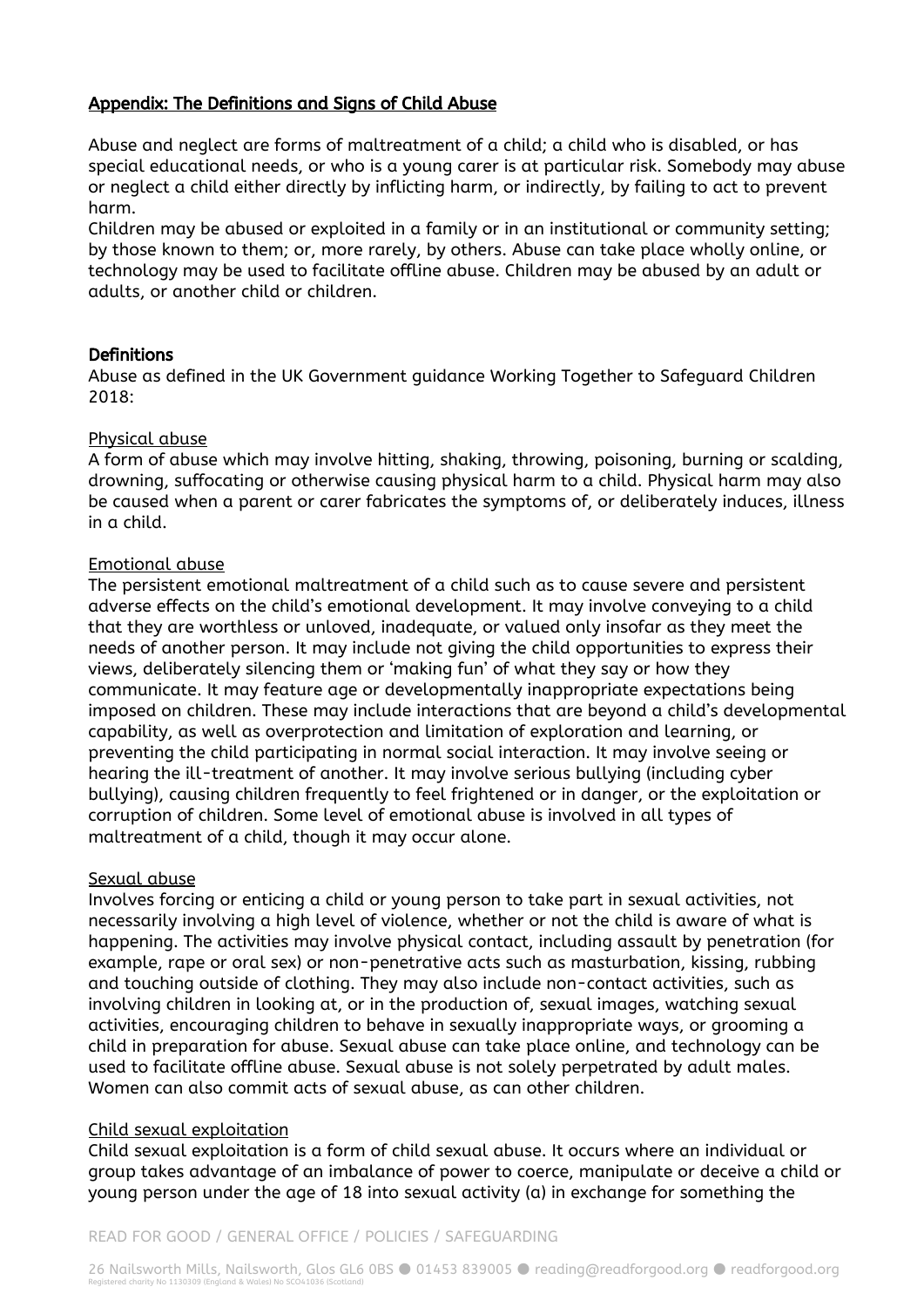victim needs or wants, and/or (b) for the financial advantage or increased status of the perpetrator or facilitator. The victim may have been sexually exploited even if the sexual activity appears consensual. Child sexual exploitation does not always involve physical contact; it can also occur through the use of technology.

#### Neglect

The persistent failure to meet a child's basic physical and/or psychological needs, likely to result in the serious impairment of the child's health or development. Neglect may occur during pregnancy as a result of maternal substance abuse. Once a child is born, neglect may involve a parent or carer failing to: a. provide adequate food, clothing and shelter (including exclusion from home or abandonment) b. protect a child from physical and emotional harm or danger c. ensure adequate supervision (including the use of inadequate caregivers) d. ensure access to appropriate medical care or treatment It may also include neglect of, or unresponsiveness to, a child's basic emotional needs.

## Extremism

Extremism goes beyond terrorism and includes people who target the vulnerable – including the young – by seeking to sow division between communities on the basis of race, faith or denomination; justify discrimination towards women and girls; persuade others that minorities are inferior; or argue against the primacy of democracy and the rule of law in our society. Extremism is defined in the Counter Extremism Strategy 2015 as the vocal or active opposition to our fundamental values, including the rule of law, individual liberty and the mutual respect and tolerance of different faiths and beliefs. We also regard calls for the death of members of our armed forces as extremist.

## Signs of abuse

Recognising child abuse is not easy. It is not your responsibility to decide whether or not child abuse has taken place or if a child is at significant risk of harm from someone. You do however, have both a responsibility and duty, as set out in your organisation's safeguarding procedures, to act in order that the appropriate agencies can investigate and take any necessary action to protect a child.

The following information should help you to be more alert to the signs of possible abuse.

#### Physical Abuse

Most children will collect cuts and bruises as part of the rough-and-tumble of daily life. Injuries should always be interpreted in light of the child's medical and social history, developmental stage and the explanation given. Most accidental bruises are seen over bony parts of the body, e.g. elbows, knees, shins, and are often on the front of the body. Some children, however, will have bruising that is more than likely inflicted rather than accidental. Important indicators of physical abuse are bruises or injuries that are either unexplained or inconsistent with the explanation given, or visible on the 'soft' parts of the body where accidental injuries are unlikely, e g, cheeks, abdomen, back and buttocks. A delay in seeking medical treatment when it is obviously necessary is also a cause for concern, although this can be more complicated with burns, as these are often delayed in presentation due to blistering taking place sometime later.

The physical signs of abuse may include:

- unexplained bruising, marks or injuries on any part of the body, multiple bruises in clusters, often on the upper arm, outside of the thigh
- cigarette burns
- human bite marks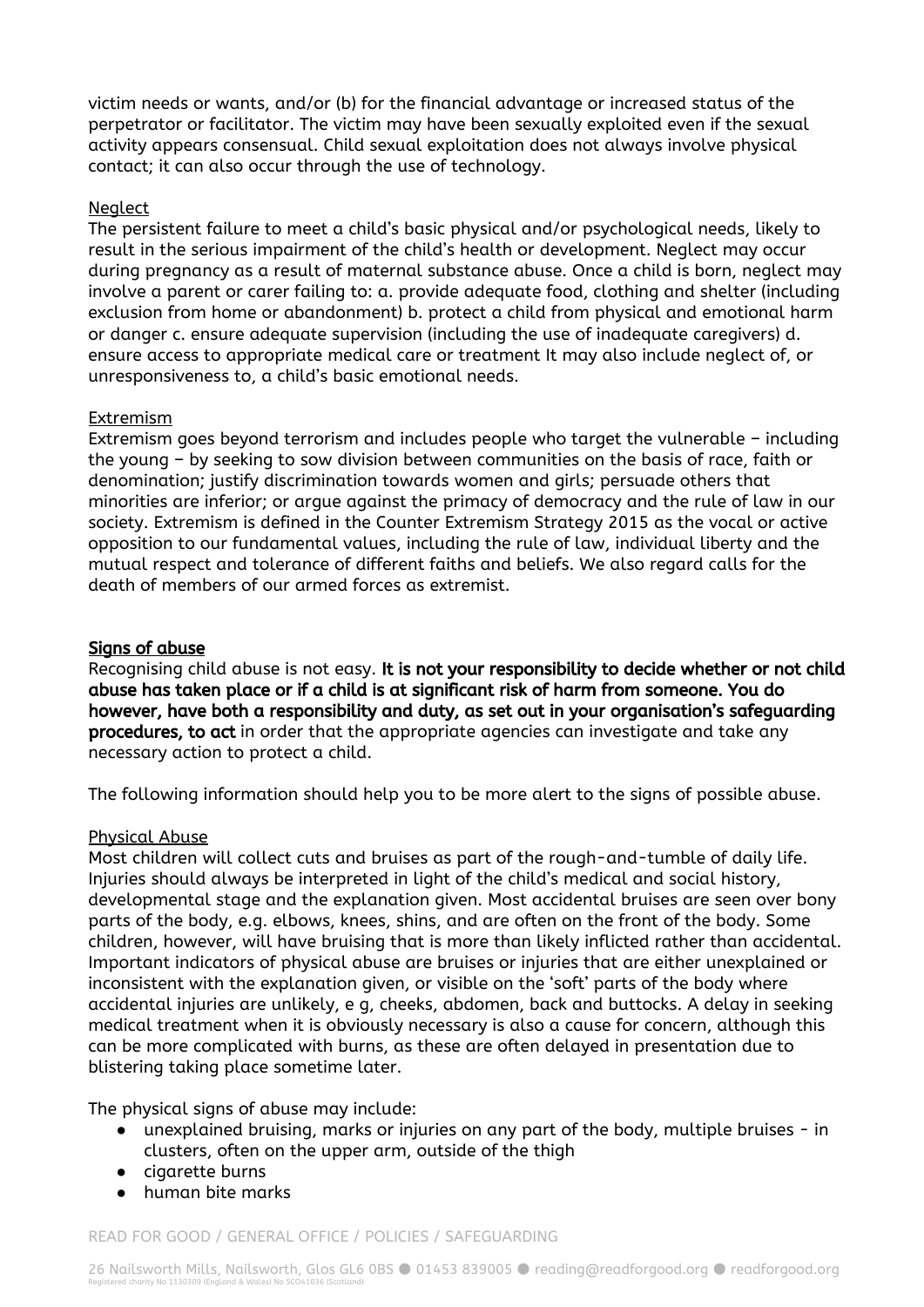- broken bones
- scalds, with upward splash marks
- multiple burns with a clearly demarcated edge.

Changes in behaviour that can also indicate physical abuse:

- fear of parents being approached for an explanation
- aggressive behaviour or severe temper outbursts
- flinching when approached or touched
- reluctance to get changed, for example in hot weather
- depression
- withdrawn behaviour
- running away from home.

#### Emotional Abuse

Emotional abuse can be difficult to measure, as there are often no outward physical signs. There may be a developmental delay due to a failure to thrive and grow, although this will usually only be evident if the child puts on weight in other circumstances, for example when hospitalised or away from their parents' care. Even so, children who appear well-cared for, may nevertheless be emotionally abused by being taunted, put down or belittled. They may receive little or no love, affection or attention from their parents or carers. Emotional abuse can also take the form of children not being allowed to mix or play with other children.

Changes in behaviour which can indicate emotional abuse include:

- neurotic behaviour e.g. sulking, hair twisting, rocking
- being unable to play
- fear of making mistakes
- sudden speech disorders
- self-harm
- fear of parent being approached regarding their behaviour
- developmental delay in terms of emotional progress

#### Sexual Abuse

Adults who use children to meet their own sexual needs abuse both girls and boys of all ages, including infants and toddlers. Usually, in cases of sexual abuse it is the child's behaviour that may cause you to become concerned, although physical signs can also be present. In all cases, children who tell about sexual abuse do so because they want it to stop. It is important, therefore, that they are listened to and taken seriously.

The physical signs of sexual abuse may include:

- pain or itching in the genital area
- bruising or bleeding near genital area
- sexually transmitted disease
- vaginal discharge or infection
- stomach pains
- discomfort when walking or sitting down
- pregnancy

Changes in behaviour which can also indicate sexual abuse include:

- sudden or unexplained changes in behaviour e.g. becoming aggressive or withdrawn
- fear of being left with a specific person or group of people
- having nightmares
- running away from home
- sexual knowledge which is beyond their age, or developmental level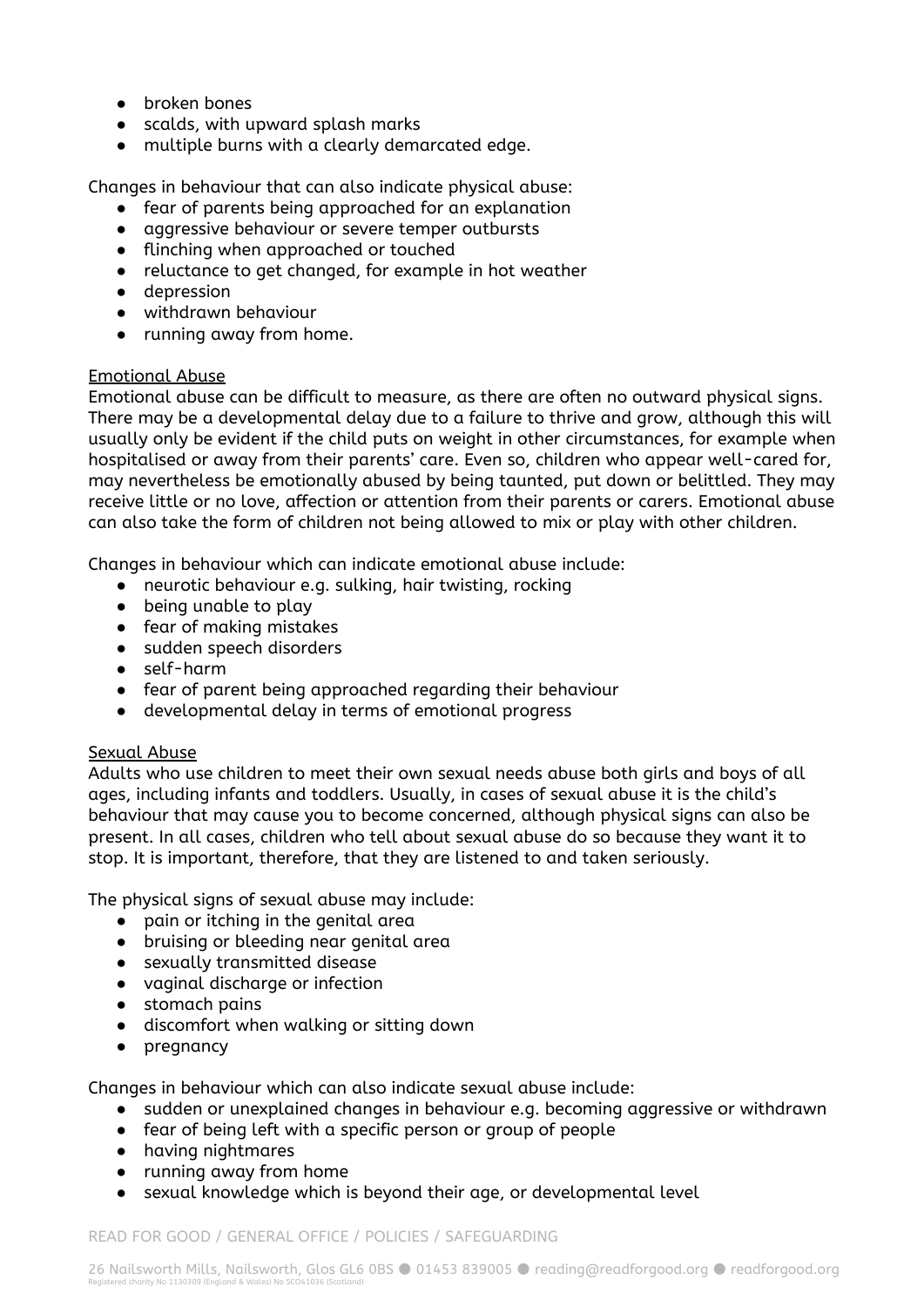- sexual drawings or language
- bedwetting
- eating problems such as overeating or anorexia
- self-harm or mutilation, sometimes leading to suicide attempts
- saying they have secrets they cannot tell anyone about
- substance or drug abuse
- suddenly having unexplained sources of money
- not allowed to have friends (particularly in adolescence)
- acting in a sexually explicit way towards adults

#### Neglect

Neglect can be a difficult form of abuse to recognise, yet have some of the most lasting and damaging effects on children.

The physical signs of neglect may include:

- constant hunger, sometimes stealing food from other children
- constantly dirty or 'smelly'
- loss of weight, or being constantly underweight
- inappropriate clothing for the conditions.

Changes in behaviour which can also indicate neglect may include:

- complaining of being tired all the time
- not requesting medical assistance and/or failing to attend appointments
- having few friends
- mentioning being left alone or unsupervised.

#### Bullying

Bullying is not always easy to recognise as it can take a number of forms. A child may encounter bullying attacks that are:

- physical: pushing, kicking, hitting, pinching and other forms of violence or threats
- verbal: name-calling, sarcasm, spreading rumours, persistent teasing
- emotional: excluding (sending to Coventry), tormenting, ridiculing, humiliating.

Persistent bullying can result in:

- depression
- low self-esteem
- shyness
- poor academic achievement
- isolation
- threatened or attempted suicide

Signs that a child may be being bullied can be:

- coming home with cuts and bruises
- torn clothes
- asking for stolen possessions to be replaced
- losing dinner money
- falling out with previously good friends
- being moody and bad tempered
- wanting to avoid leaving their home
- aggression with younger brothers and sisters
- doing less well at school
- sleep problems
- anxiety